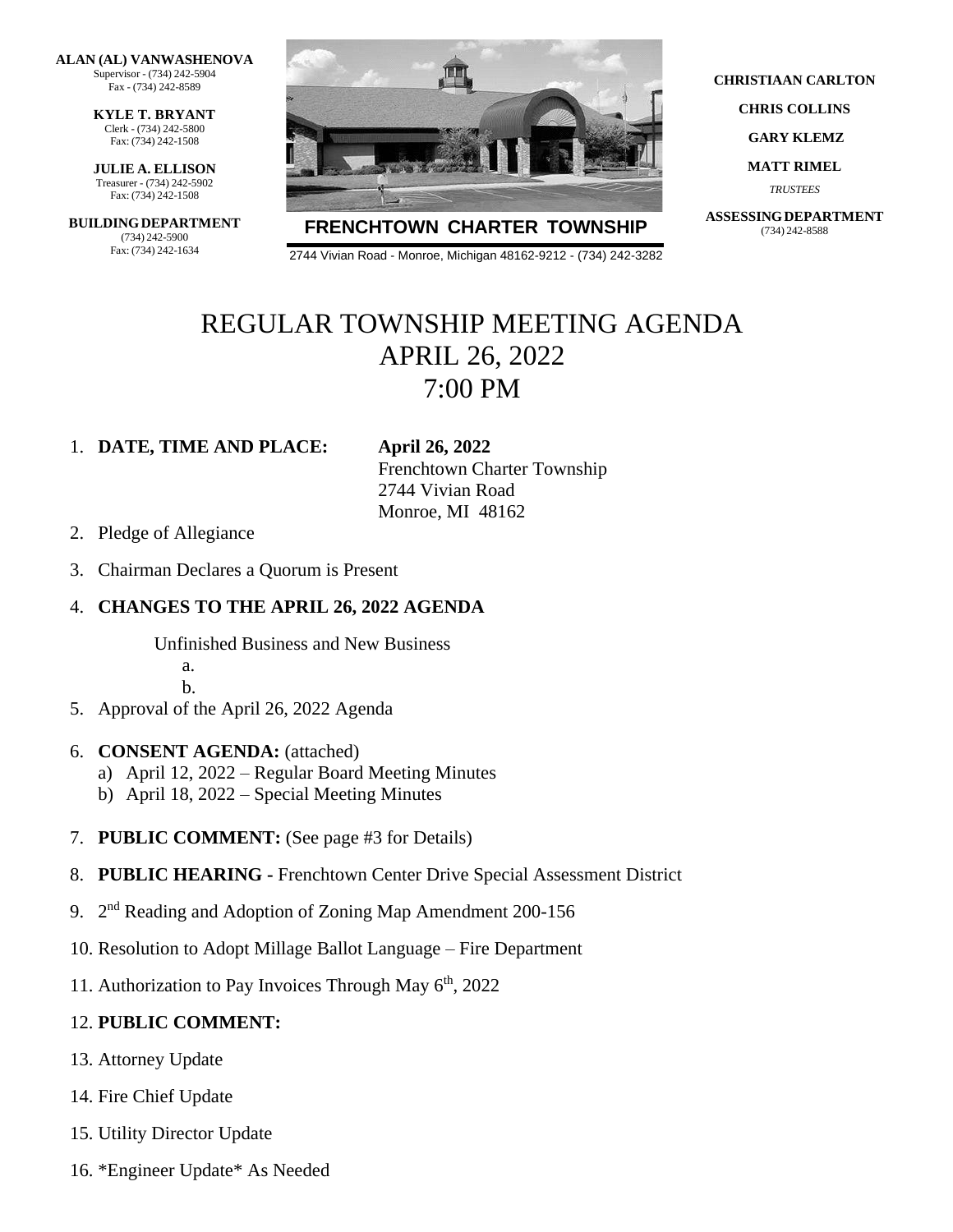### *April 26, 2022 – Regular Board Meeting Minutes – page 2:*

- 17. \*Human Resources\* As Needed
- 18. \*Township Assessor\* As Needed
- 19. \*Building Department\* As Needed
- 20. \*Recreation Department\* As Needed
- 21. Supervisor Update
- 22. Board Representative Update
- 23. Adjournment

**Al VanWashenova, Supervisor Kyle Bryant, Clerk**

**\_Ok per Al VanWashenova 4/22/22 Ok per Kyle Bryant 4/22/22\_\_\_\_\_\_\_\_\_\_**